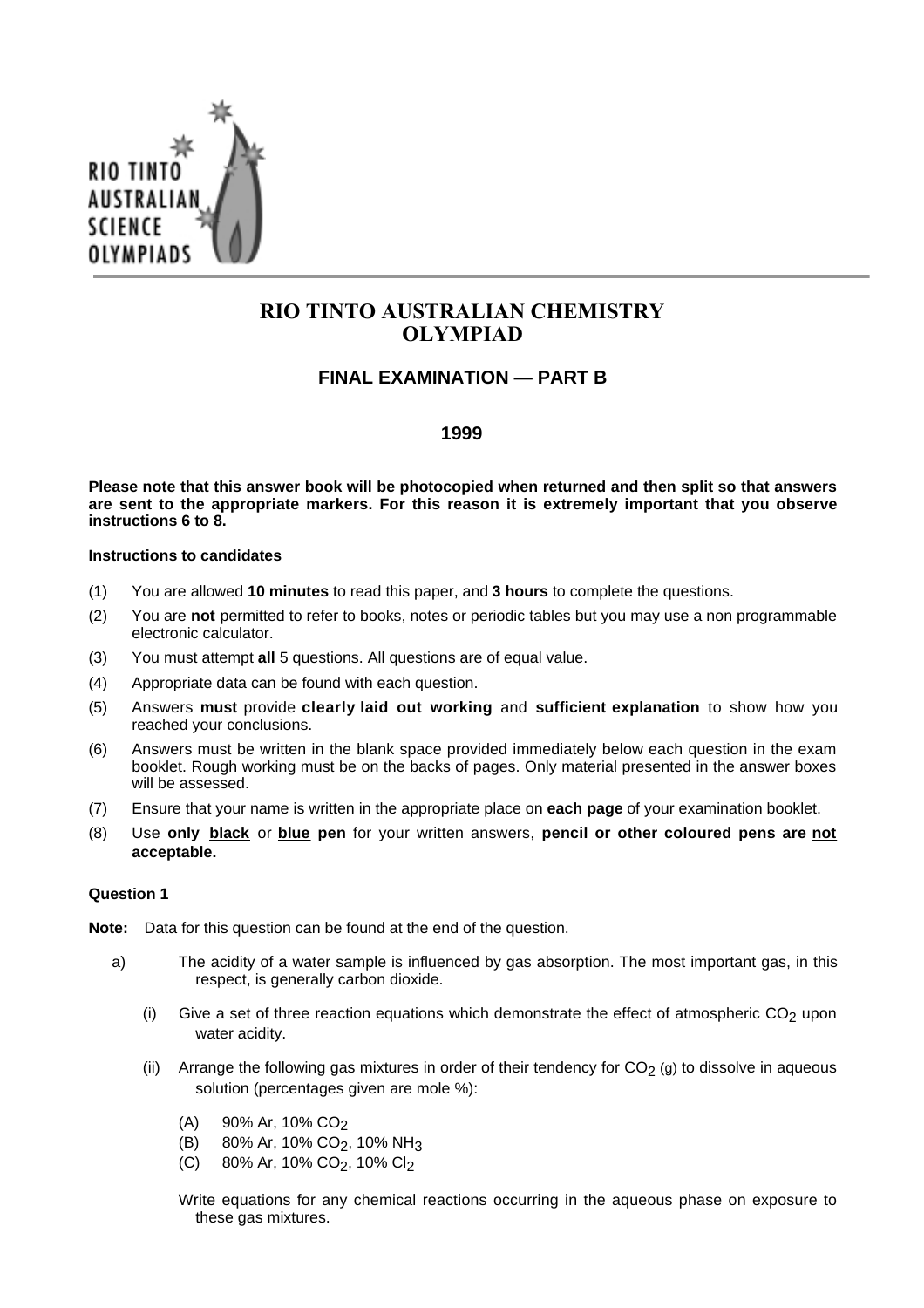- (iii) Arrange the following aqueous systems in order of their ability to dissolve  $CO<sub>2</sub>$ . Assume that, prior to exposure to 10%  $CO<sub>2</sub>$  in Ar, they have been allowed to equilibrate with air:
	- (A) distilled water
	- (B) 1 M HCl solution
	- (C) 1 mM sodium acetate solution
- (iv) Assuming an atmospheric content of 350 ppm  $CO<sub>2</sub>$  (by volume), and assuming that equilibration has been reached between gaseous and aqueous  $CO<sub>2</sub>$ , calculate the pH of a raindrop at atmospheric pressure.
- (v) Calculate the pH of a bottle of carbonated water  $(P_{CO<sub>2</sub> (g)} = 1$  atm)
- b) The following half-reactions relate to the speciation of uranium in aqueous solutions:

 $U^{3+} + 3e^- = 1.798$  V  $U^{4+} + e^{-}$   $\overline{\phantom{0}}$   $U^{3+}$  E° = -0.607 V  $UO_2^{2+} + e^ \overline{\phantom{0}}$   $UO_2^{+}$   $E^{\circ} = +0.062$  V  $U_2$ <sup>2+</sup> + 4H<sup>+</sup> + 2e<sup>-</sup>  $\frac{U_2}{1}$  U<sup>4+</sup> + 2H<sub>2</sub>O E° = +0.327 V  $UO_2^{2+} + 4H^+ + 6e^ \overline{\phantom{1}}$  U + 2H<sub>2</sub>O  $E^\circ = -1.444$  V  $UO_2^+ + 4H^+ + e^- \longrightarrow U^{4+} + 2H_2O$   $E^{\circ} = +0.620 V$ 

- (i) Assign oxidation states to the various uranium-containing species appearing in the above halfequations.
- (ii) By analysis of the above half-reactions, determine the ultimate chemical fate of a small piece of solid uranium placed in contact with a 1 molar solution of a strong, monoprotic acid HX, and in the presence of 1 atm of hydrogen, all at 298 K. Provide balanced reactions and electrode potentials for all reactions. It can be assumed that the conjugate base  $X^-$  does not react perceptibly with uranium or with its compounds.
- (iii) What is the most stable uranium-containing species at  $pH = 6.0$  (and otherwise standard conditions)?
- (iv) Determine the pH range, for acidic or neutral solutions, under which a 1 molar solution of  $UO_2$ <sup>+</sup> would be stable:
	- (A) under otherwise standard conditions (ie.  $P_{H_2}$  = 1.0 atm); concentrations of other uranium-containing species = 1.0 M)
	- (B) with  $P_{H_2} = 1.0 \times 10^{-6}$  atm, and with conditions otherwise standard.

#### **DATA:** (all at 298K)

 $K_{H}$  (CO<sub>2</sub> (g)  $\implies$  CO<sub>2</sub> (aq)) = 3.39 x 10<sup>-2</sup> M atm<sup>-1</sup>  $K_b$  (HCO<sub>3</sub><sup>-</sup>) = 2.24 x 10<sup>-8</sup>  $K_b$  (CO<sub>3</sub><sup>2–</sup>) = 2.14 x 10<sup>-4</sup>

#### **Question 2**

Urease is a nickel-containing enzyme that catalyses the hydrolysis of urea  $(H<sub>2</sub>NCONH<sub>2</sub>)$  to ammonium ion and carbamate ion  $(\mathsf{H_2NCOO}^-)$ . The carbamate ion is subsequently hydrolysed further in a spontaneous process that is not catalysed by urease.

- a) Write the equation for the hydrolysis reaction of carbamate ion.
- b) Each protein subunit of the urease tertiary structure contains two nickel(II) ions. These metal ions are coordinated to relevant donor atoms on the side chains of amino acids of the protein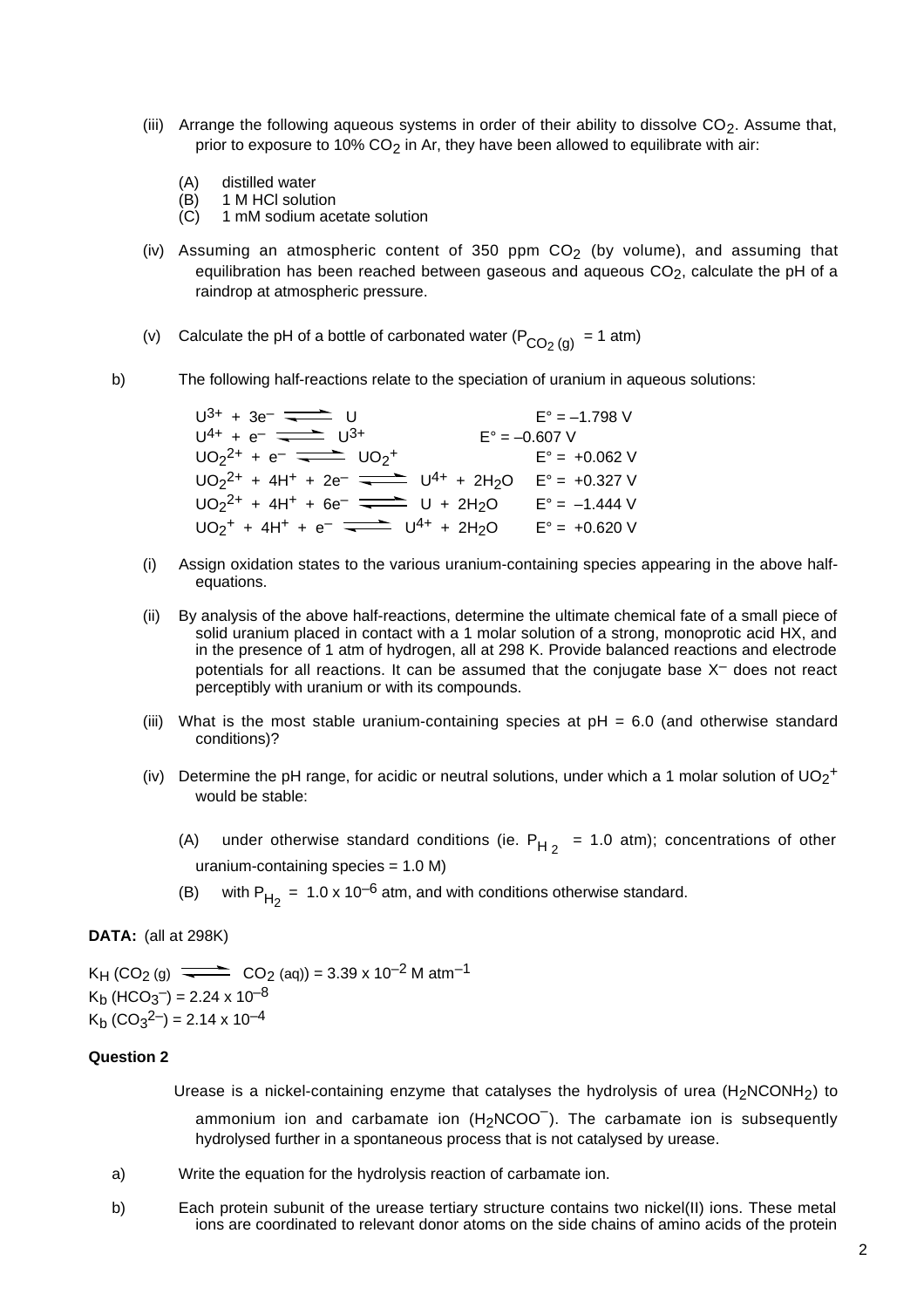primary structure. Given the structural formulas for a generalised protein chain and the side chains of aspartate and histidine, circle potential donor atoms in each of the two side chains.



c) The two nickel(II) centres of urease are also linked by a bridging carboxylate group and a bridging water molecule. The bridging carboxylate group belongs to a lysine chain that has been modified into a carbamate derivative. Given the structural formula of the lysine side chain,



draw the structural formula for the lysine side chain **carbamate** derivative.

- d) Write the electronic configuration of the nickel(II) ion.
- e) A number of coordination geometries are known for nickel(II) complexes. In octahedral coordination geometry the d orbitals are distributed between two energy levels. Indicate which of the five d orbitals in octahedral geometry occupy the higher and lower energy levels, respectively. Give a qualitative explanation for your answer based on a comparison of the d orbital spatial distributions.
- f) Certain nickel(II) complexes also display square planar coordination geometry, which is the dominant geometry of complexes of the palladium(II) and platinum(II) metal ions. Draw the two isomers of square planar  $[Ni(SCH_2CH_2NH_2)_2]$  and label each isomer as *cis* or *trans.* How many stereoisomers would you expect for a tetrahedral complex containing the same ligand set? Explain.
- g) Draw all geometrical isomers of square planar  $[Pt BrCl(NH<sub>3</sub>)(C<sub>6</sub>H<sub>5</sub>N)].$
- h) How many stereoisomers would you expect for the complex ions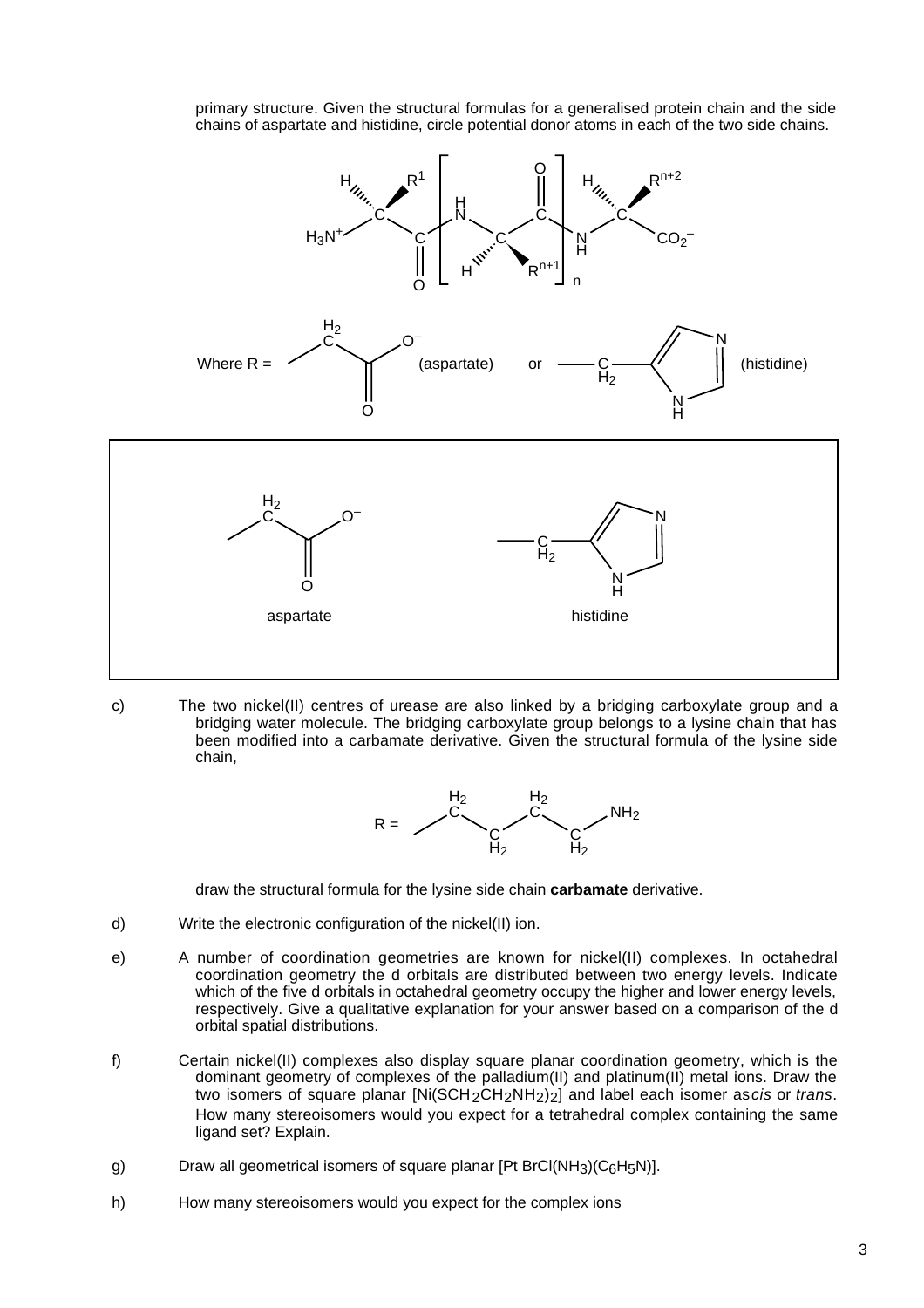[Pt{(R,S)–H<sub>2</sub>NCHMeCHMeNH<sub>2</sub>}<sub>2</sub>]<sup>2+</sup> and [Pt(SCH<sub>2</sub>CH<sub>2</sub>NH<sub>2</sub>){(R,S)-H<sub>2</sub>NCHMeCHMeNH<sub>2</sub>}]<sup>+</sup>?

Sketch them. How many stereoisomers would you expect for tetrahedral complexes containing the same ligand set? Explain.

#### **Question 3**

#### **This question has two parts, Theoretical chemistry and Thermodynamics, both parts are of equal value.**

- a) Theoretical chemistry
	- (i) Benzene has a delocalised  $\pi$ -system of 6 electrons. Using the linear combination of atomic orbitals (LCAO) approach on the 6 carbon 2p orbitals, draw the three lowest-energy  $π$ system molecular orbitals (MOs). Be careful to indicate all important information about the MOs(e.g. symmetry, nodes, etc.) (**Hint**: some degeneracy exists) Rationalise the order of the energies of these MOs.
	- (ii) Draw and label the valence atomic orbitals of chromium being careful to indicate all useful information (e.g. phase, relative orientation, etc.)
	- (iii) Hexacarbonylchromium(0) reacts with benzene to form a chromium complex of formula  $Cr(C<sub>6</sub>H<sub>6</sub>)(CO)<sub>3</sub>$  whose structure is indicated below. This structure has 3 planes of symmetry. Indicate which of the AOs of chromium and bonding MOs of benzene can be mixed in the LCAO approach to form MOs. (**Hint**: ignore the carbonyl ligands, and number your orbitals in your answers to a) and b) to help you answer this part)



- b) Thermodynamics
	- (ii) If the internal energy of a system would change as a result of a process, is the magnitude and sign of that change an indicator that the process is spontaneous? Why/why not?
	- (ii) Define the infinitesimal entropy change associated with a reversible process at a temperature T (an equation is sufficient). Simplify the previous expression if the process occurred at constant pressure. Write the equivalent expression for a finite entropy change where no phase transition occurs.

**Hint:** 
$$
\int_{x_1}^{x_2} dx/x = \ln(x_2 / x_1)
$$

(iii) Calculate ∆S for the process

 $3H<sub>2</sub>O$  (liquid, 298K, 1 atm)  $\longrightarrow$   $3H<sub>2</sub>O$  (gas, 500K, 1 atm)

if the molar enthalpy of vaporisation is ∆H $_{\sf m}^0$  = +40.58 kJ mol<sup>–1</sup> at 373K and the molar heat capacities of liquid and gaseous H<sub>2</sub>O at 1 atm are 75.3 and 33.9 kJ K<sup>-1</sup> mol<sup>-1</sup>, respectively.

(iv) Armchair scientists sometimes dispute the Second Law of Thermodynamics by asserting that biologically-important chemical systems are in very low-entropy states, being assemblies of tens of thousands of atoms that are organised to be able to interact in ways whose emergent properties are those we identify as life. Life has spontaneously occurred on Earth and always features these low-entropy chemical assemblies, which is an apparent contradiction of the Second Law. State the Second Law and argue for or against the above perspective.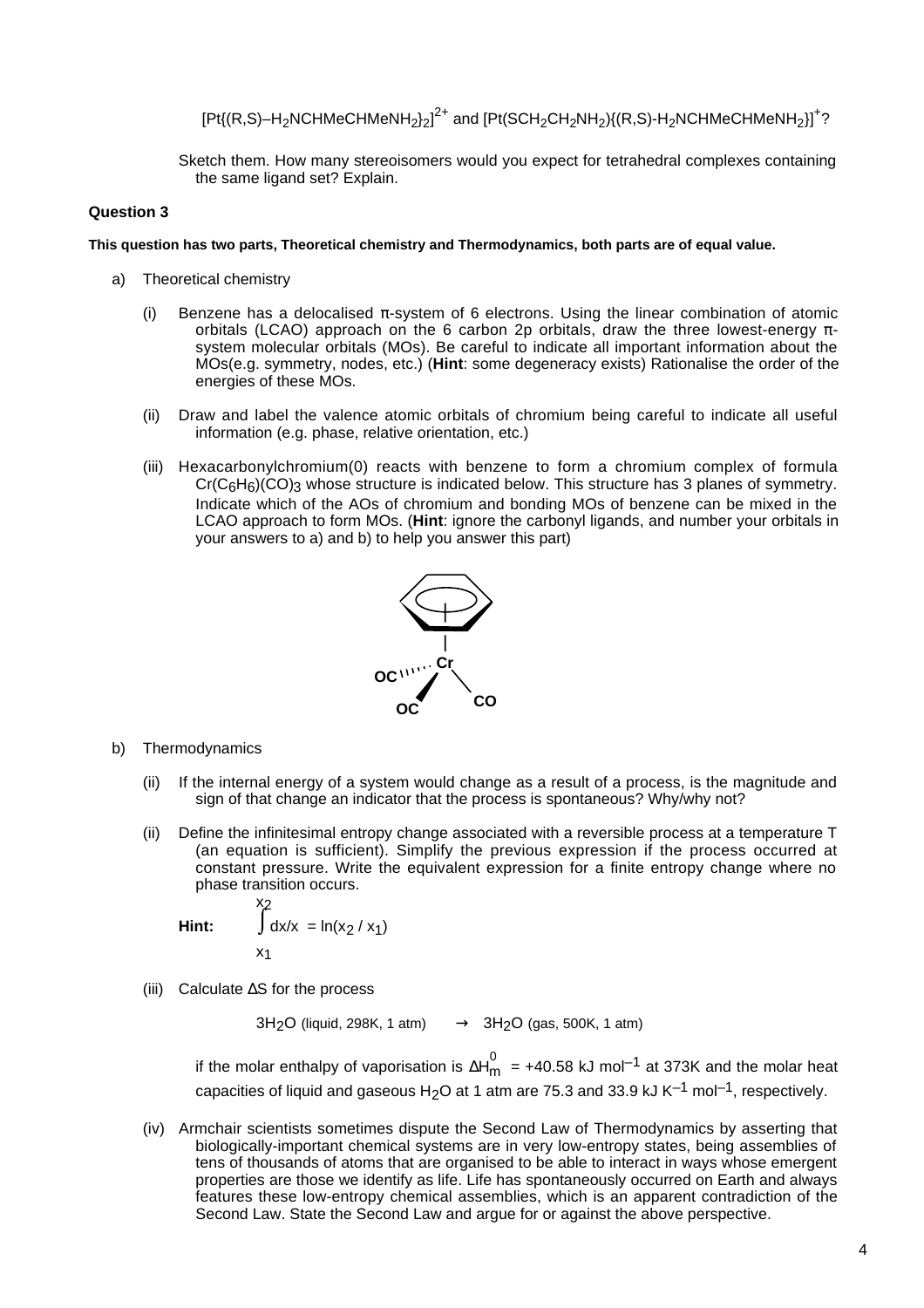#### **Question 4**

Cane sugar is one of the most pure foods available, however as soon as it is dissolved in water it begins to hydrolyse. This disaccharide undergoes acid catalysed cleavage into its component simple sugars; glucose and fructose. A convenient way of measuring the degree of hydrolysis is to monitor the change in optical activity of the solution. A solution of pure sucrose will rotate the plane of polarised light to the right, whereas an equi-molar solution of glucose and fructose will rotate the polarised light towards the left. The amount of rotation depends on concentration and the optical path length for a particular sugar. Thus using

monochromatic light from a sodium lamp (at 20°C) a 1g mL $^{-1}$  solution of sucrose in a 10 cm long cuvette will rotate plane polarised light +66.53°. Similarly, glucose will rotate the plane by +52.7° and fructose by –92.4°.

a) The hydrolysis was followed at 25°C and the following changes in the plane of the polarised light recorded as a function of time.

| <b>CONTRACTOR</b><br>,,,,,, |             | . v | ົ<br>∠∪ | 40   | $\circ$<br>ou | 80         | 300                  | $\infty$ |
|-----------------------------|-------------|-----|---------|------|---------------|------------|----------------------|----------|
| $\circ$<br>•`otation        | 66C<br>v.vv |     | 70<br>∽ | 5.00 |               | ΔC<br>. ד⊍ | 24<br>, <del>.</del> | . .98    |

Determine the overall order of the reaction and estimate the rate constant.

- **Data:** Universal gas constant =  $8.314$  J K<sup>-1</sup> mol<sup>-1</sup>. Ignore the temperature effect on the rotation of plane polarised light.
- b) In 0.1M HCl the rate is doubled by increasing the temperature from 25°C to 30°C. Calculate the activation energy of hydrolysis.

#### **Question 5**

Benzofluoroprofen (**1**) is a potent anti-inflammatory drug which can be synthesised in a series of steps from the nitrile (**2**).



Nitration of (**2**) with a mixture of nitric acid and sulfuric acids affords two isomers, the major product (**3**) being taken into the synthesis further. Reduction of (**3**) with iron and aqueous ammonium chloride yields (4) C<sub>8</sub>H<sub>8</sub>N<sub>2</sub> which reacts with acetic anhydride (ethanoic anhydride) to afford (**5)** C10H10N2O. Further nitration of (**5**) yields (**6**) which undergoes acid catalysed hydrolysis to afford (7) C<sub>8</sub>H<sub>7</sub>N<sub>3</sub>O<sub>2</sub>. Diazotization of (7) under aprotic conditions followed by copper catalysed addition to benzene affords (**8**), the structure of which is shown below.



- a) Deduce the structures (**3**) to (**7**).
- b) Provide mechanism for the conversion of (**2**) to (**3**).